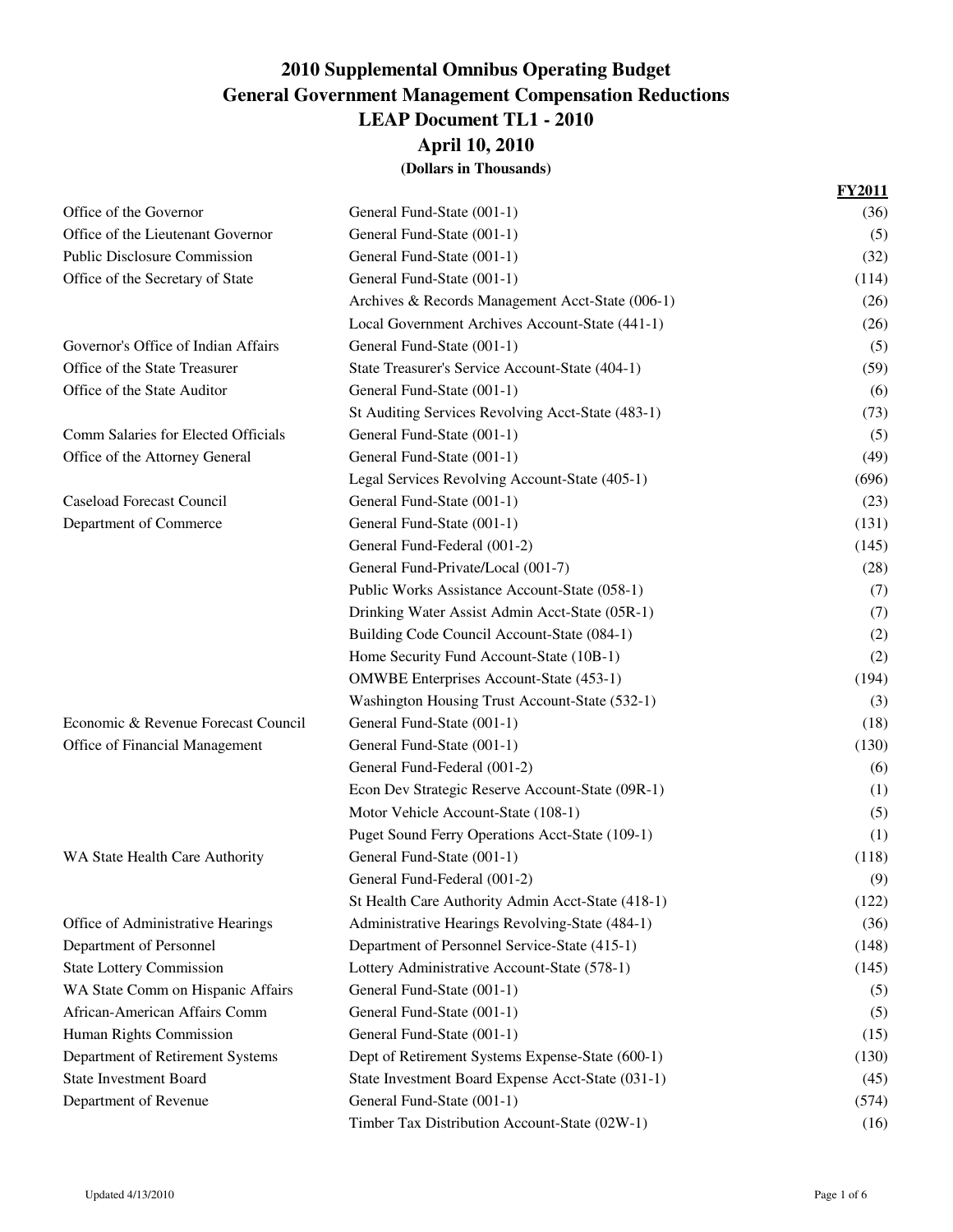|                                           |                                                   | <b>FY2011</b> |
|-------------------------------------------|---------------------------------------------------|---------------|
| Board of Tax Appeals                      | General Fund-State (001-1)                        | (32)          |
| Dept of General Administration            | General Fund-State (001-1)                        | (1)           |
| Department of Information Services        | General Fund-State (001-1)                        | (1)           |
|                                           | Data Processing Revolving Account-State (419-1)   | (107)         |
| Office of Insurance Commissioner          | Insurance Commissioner's Regulatory-State (138-1) | (140)         |
| <b>State Board of Accountancy</b>         | Certified Public Accountants' Acct-State (02J-1)  | (23)          |
| <b>Washington Horse Racing Commission</b> | Horse Racing Commission Account-State (169-1)     | (14)          |
| <b>Bd of Industrial Insurance Appeals</b> | Accident Account-State (608-1)                    | (45)          |
|                                           | Medical Aid Account-State (609-1)                 | (45)          |
| WA State Liquor Control Board             | Liquor Revolving Account-State (501-1)            | (253)         |
| Utilities and Transportation Comm         | Public Service Revolving Account-State (111-1)    | (194)         |
| <b>Washington State Patrol</b>            | General Fund-State (001-1)                        | (56)          |
|                                           | General Fund-Federal (001-2)                      | (6)           |
|                                           | General Fund-Private/Local (001-7)                | (17)          |
|                                           | Death Investigations Account-State (02K-1)        | (12)          |
|                                           | County Criminal Justice Assistance-State (03L-1)  | (2)           |
|                                           | Municipal Criminal Justice Assist-State (03M-1)   | (1)           |
|                                           | Disaster Response Account-State (05H-1)           | (25)          |
|                                           | State Patrol Highway Account-State (081-1)        | (190)         |
|                                           | Fire Service Training Account-State (086-1)       | (6)           |
|                                           | Fingerprint Identification Account-State (225-1)  | (4)           |
| Criminal Justice Training Comm            | General Fund-State (001-1)                        | (81)          |
| WA Traffic Safety Commission              | Highway Safety Account-State (106-1)              | (27)          |
|                                           | Highway Safety Account-Federal (106-2)            | (27)          |
| Department of Labor and Industries        | General Fund-State (001-1)                        | (35)          |
|                                           | Electrical License Account-State (095-1)          | (9)           |
|                                           | Public Works Administration Acct-State (234-1)    | (1)           |
|                                           | Accident Account-State (608-1)                    | (331)         |
|                                           | Accident Account-Federal (608-2)                  | (26)          |
|                                           | Medical Aid Account-State (609-1)                 | (343)         |
|                                           | Medical Aid Account-Federal (609-2)               | (5)           |
|                                           | Plumbing Certificate Account-State (885-1)        | (1)           |
|                                           | Pressure Systems Safety Account-State (892-1)     | (1)           |
| Department of Licensing                   | General Fund-State (001-1)                        | (5)           |
|                                           | Architects' License Account-State (003-1)         | (6)           |
|                                           | Professional Engineers' Account-State (024-1)     | (15)          |
|                                           | Real Estate Commission Account-State (026-1)      | (12)          |
|                                           | Master License Account-State (03N-1)              | (8)           |
|                                           | Uniform Commercial Code Account-State (04E-1)     | (4)           |
|                                           | Business & Professions Account-State (06L-1)      | (69)          |
|                                           | Highway Safety Account-State (106-1)              | (272)         |
|                                           | Motor Vehicle Account-State (108-1)               | (194)         |
|                                           |                                                   |               |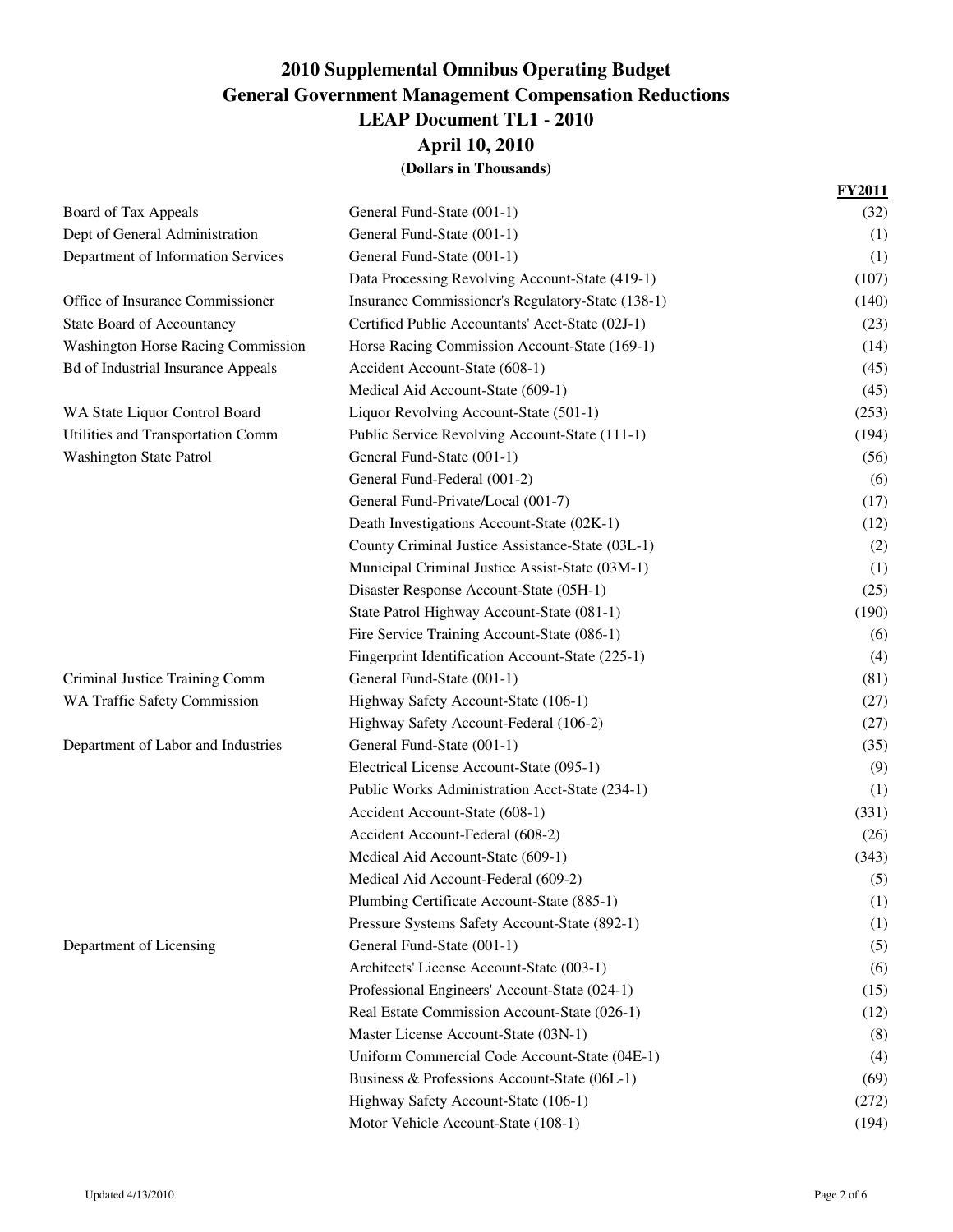**April 10, 2010**

|                                         |                                                  | <b>FY2011</b> |
|-----------------------------------------|--------------------------------------------------|---------------|
| <b>Military Department</b>              | General Fund-State (001-1)                       | (45)          |
|                                         | General Fund-Federal (001-2)                     | (78)          |
|                                         | Disaster Response Account-State (05H-1)          | (9)           |
| Public Employment Relations Comm        | General Fund-State (001-1)                       | (12)          |
|                                         | Department of Personnel Service-State (415-1)    | (6)           |
| Dept of Social and Health Services      | General Fund-State (001-1)                       | (3,617)       |
|                                         | General Fund-Federal (001-2)                     | (3,103)       |
|                                         | General Fund-Private/Local (001-7)               | (31)          |
| Home Care Quality Authority             | General Fund-State (001-1)                       | (18)          |
| Department of Health                    | General Fund-State (001-1)                       | (244)         |
|                                         | General Fund-Federal (001-2)                     | (20)          |
|                                         | General Fund-Private/Local (001-7)               | (11)          |
|                                         | Health Professions Account-State (02G-1)         | (429)         |
| Department of Veterans' Affairs         | General Fund-State (001-1)                       | (76)          |
|                                         | General Fund-Federal (001-2)                     | (47)          |
|                                         | General Fund-Private/Local (001-7)               | (31)          |
| Department of Corrections               | General Fund-State (001-1)                       | (2,887)       |
| Dept of Services for the Blind          | General Fund-State (001-1)                       | (8)           |
|                                         | General Fund-Federal (001-2)                     | (33)          |
| Sentencing Guidelines Commission        | General Fund-State (001-1)                       | (9)           |
| Public Schools                          | General Fund-State (001-1)                       | (327)         |
|                                         | General Fund-Federal (001-2)                     | (163)         |
| State School for the Blind              | General Fund-State (001-1)                       | (39)          |
|                                         | General Fund-Private/Local (001-7)               | (6)           |
| State School for the Deaf               | General Fund-State (001-1)                       | (36)          |
| Work Force Trng & Educ Coord Board      | General Fund-State (001-1)                       | (34)          |
|                                         | General Fund-Federal (001-2)                     | (12)          |
| Archaeology & Historic Preservation     | General Fund-State (001-1)                       | (8)           |
|                                         | General Fund-Federal (001-2)                     | (6)           |
| Department of Early Learning            | General Fund-State (001-1)                       | (11)          |
|                                         | General Fund-Federal (001-2)                     | (157)         |
| <b>Washington State Arts Commission</b> | General Fund-State (001-1)                       | (41)          |
| Washington State Historical Society     | General Fund-State (001-1)                       | (23)          |
| East Wash State Historical Society      | General Fund-State (001-1)                       | (12)          |
| Department of Transportation            | Aeronautics Account-State (039-1)                | (134)         |
|                                         | Motor Vehicle Account-State (108-1)              | (2, 435)      |
|                                         | Puget Sound Ferry Operations Acct-State (109-1)  | (626)         |
|                                         | Multimodal Transportation Account-State (218-1)  | (44)          |
| County Road Administration Board        | Motor Vehicle Account-State (108-1)              | (36)          |
| <b>Transportation Improvement Board</b> | Urban Arterial Trust Account-State (112-1)       | (7)           |
|                                         | Transportation Improvement Account-State (144-1) | (7)           |
| <b>Transportation Commission</b>        | Motor Vehicle Account-State (108-1)              | (41)          |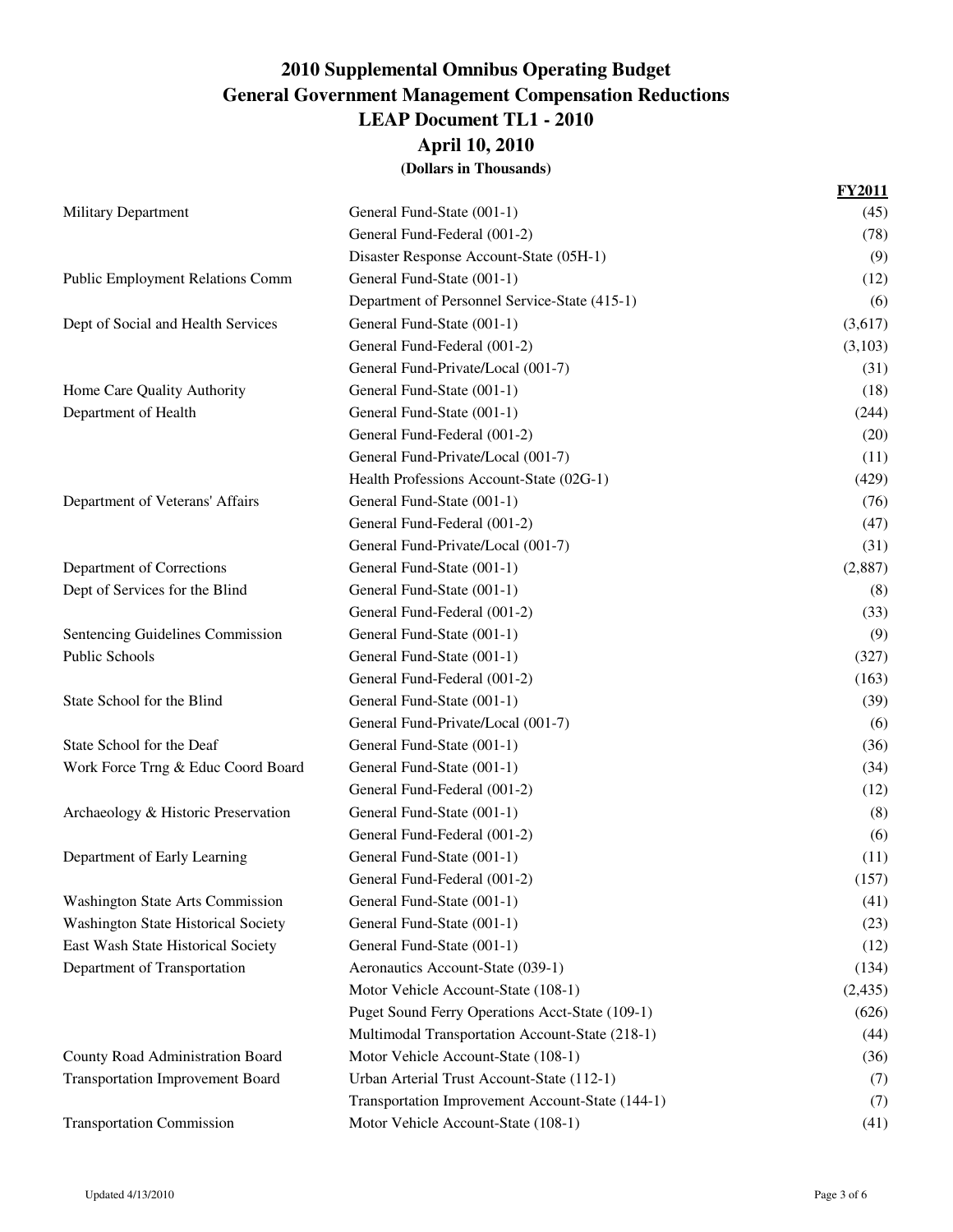**April 10, 2010**

|                                        |                                                   | <b>FY2011</b> |
|----------------------------------------|---------------------------------------------------|---------------|
| Freight Mobility Strategic Invest      | Motor Vehicle Account-State (108-1)               | (5)           |
| Department of Ecology                  | General Fund-State (001-1)                        | (262)         |
|                                        | General Fund-Federal (001-2)                      | (79)          |
|                                        | Flood Control Assistance Account-State (02P-1)    | (5)           |
|                                        | Waste Reduct/Recycle/Litter Control-State (044-1) | (87)          |
|                                        | State Toxics Control Account-State (173-1)        | (271)         |
|                                        | Water Quality Permit Account-State (176-1)        | (43)          |
|                                        | Oil Spill Prevention Account-State (217-1)        | (29)          |
|                                        | Air Operating Permit Account-State (219-1)        | (60)          |
| WA Pollution Liab Insurance Program    | Pollution Liab Insurance Prog Trust-State (544-1) | (6)           |
| <b>State Parks and Recreation Comm</b> | General Fund-State (001-1)                        | (104)         |
|                                        | Parks Renewal & Stewardship Acct-State (269-1)    | (131)         |
| Rec and Conservation Funding Board     | General Fund-State (001-1)                        | (11)          |
|                                        | Recreation Resources Account-State (267-1)        | (48)          |
|                                        | NOVA Program Account-State (268-1)                | (14)          |
| <b>Environmental Hearings Office</b>   | General Fund-State (001-1)                        | (14)          |
| <b>State Conservation Commission</b>   | General Fund-State (001-1)                        | (63)          |
| Growth Management Hearings Board       | General Fund-State (001-1)                        | (23)          |
| Dept of Fish and Wildlife              | General Fund-State (001-1)                        | (284)         |
|                                        | General Fund-Federal (001-2)                      | (7)           |
|                                        | General Fund-Private/Local (001-7)                | (1)           |
|                                        | Wildlife Account-State (104-1)                    | (345)         |
|                                        | Special Wildlife Account-State (110-1)            | (2)           |
| <b>Puget Sound Partnership</b>         | General Fund-State (001-1)                        | (35)          |
|                                        | General Fund-Federal (001-2)                      | (15)          |
|                                        | Aquatic Lands Enhancement Account-State (02R-1)   | (2)           |
|                                        | State Toxics Control Account-State (173-1)        | (20)          |
| Department of Natural Resources        | General Fund-State (001-1)                        | (241)         |
|                                        | General Fund-Federal (001-2)                      | (7)           |
|                                        | Forest Development Account-State (014-1)          | (77)          |
|                                        | Off Road Vehicle Account-State (01B-1)            | (2)           |
|                                        | Aquatic Lands Enhancement Account-State (02R-1)   | (3)           |
|                                        | Resource Management Cost Account-State (041-1)    | (126)         |
|                                        | Surface Mining Reclamation Account-State (04H-1)  | (12)          |
|                                        | Agricultural Coll Trust Mgmt Acct-State (830-1)   | (1)           |
| Department of Agriculture              | General Fund-State (001-1)                        | (34)          |
|                                        | General Fund-Federal (001-2)                      | (3)           |
|                                        | Aquatic Lands Enhancement Account-State (02R-1)   | (6)           |
| <b>Employment Security Department</b>  | General Fund-Federal (001-2)                      | (83)          |
|                                        | Unemployment Compensation Admin-Federal (119-2)   | (762)         |
|                                        | Employment Services Administrative-State (134-1)  | (9)           |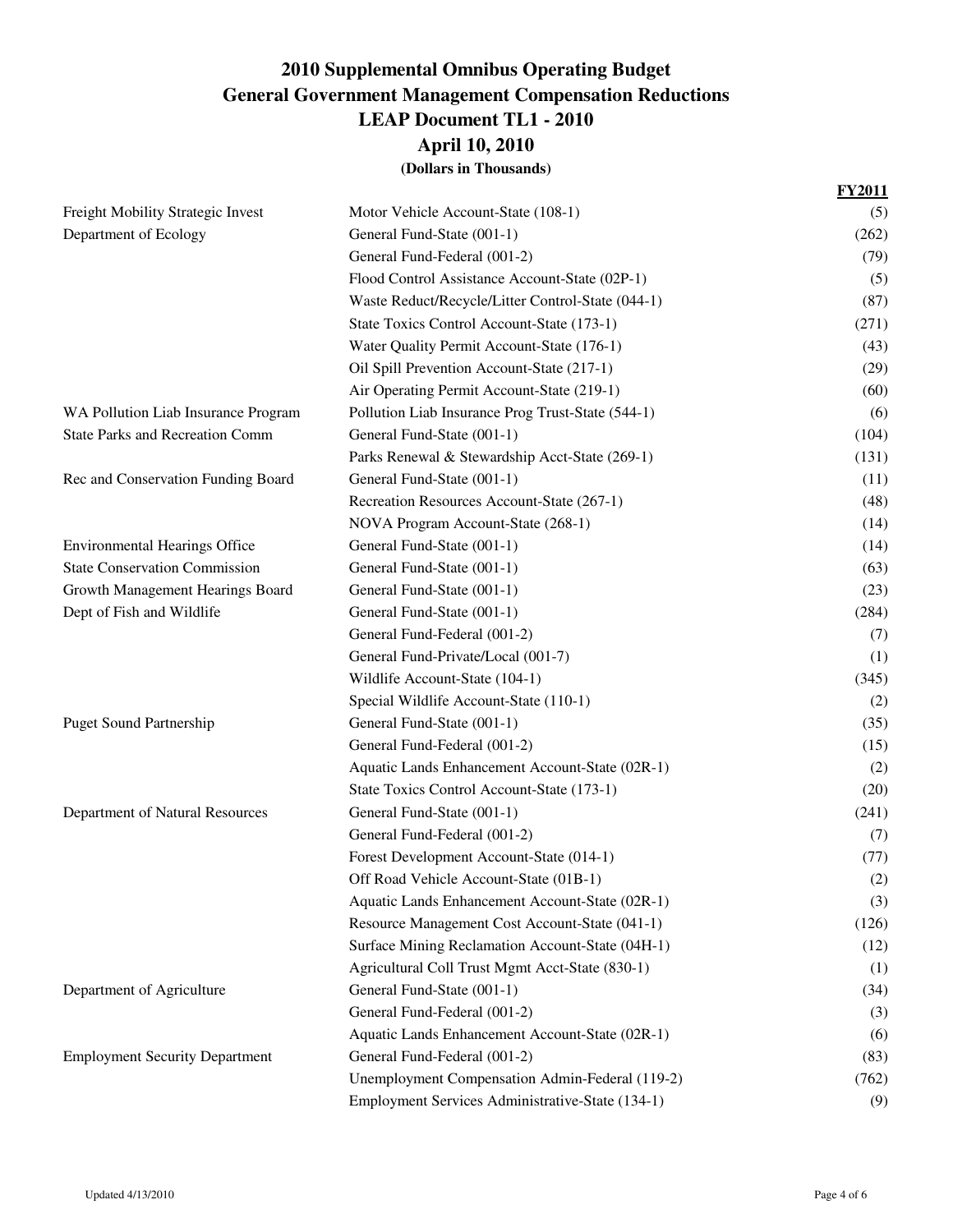**April 10, 2010**

|                    |                                                   | <b>FY2011</b> |
|--------------------|---------------------------------------------------|---------------|
| <b>Fund Totals</b> | General Fund-State (001-1)                        | (10,000)      |
|                    | General Fund-Federal (001-2)                      | (3,979)       |
|                    | General Fund-Private/Local (001-7)                | (125)         |
|                    | Architects' License Account-State (003-1)         | (6)           |
|                    | Archives & Records Management Acct-State (006-1)  | (26)          |
|                    | Forest Development Account-State (014-1)          | (77)          |
|                    | Off Road Vehicle Account-State (01B-1)            | (2)           |
|                    | Professional Engineers' Account-State (024-1)     | (15)          |
|                    | Real Estate Commission Account-State (026-1)      | (12)          |
|                    | Health Professions Account-State (02G-1)          | (429)         |
|                    | Certified Public Accountants' Acct-State (02J-1)  | (23)          |
|                    | Death Investigations Account-State (02K-1)        | (12)          |
|                    | Flood Control Assistance Account-State (02P-1)    | (5)           |
|                    | Aquatic Lands Enhancement Account-State (02R-1)   | (11)          |
|                    | Timber Tax Distribution Account-State (02W-1)     | (16)          |
|                    | State Investment Board Expense Acct-State (031-1) | (45)          |
|                    | Aeronautics Account-State (039-1)                 | (134)         |
|                    | County Criminal Justice Assistance-State (03L-1)  | (2)           |
|                    | Municipal Criminal Justice Assist-State (03M-1)   | (1)           |
|                    | Master License Account-State (03N-1)              | (8)           |
|                    | Resource Management Cost Account-State (041-1)    | (126)         |
|                    | Waste Reduct/Recycle/Litter Control-State (044-1) | (87)          |
|                    | Uniform Commercial Code Account-State (04E-1)     | (4)           |
|                    | Surface Mining Reclamation Account-State (04H-1)  | (12)          |
|                    | Public Works Assistance Account-State (058-1)     | (7)           |
|                    | Disaster Response Account-State (05H-1)           | (34)          |
|                    | Drinking Water Assist Admin Acct-State (05R-1)    | (7)           |
|                    | Business & Professions Account-State (06L-1)      | (69)          |
|                    | State Patrol Highway Account-State (081-1)        | (190)         |
|                    | Building Code Council Account-State (084-1)       | (2)           |
|                    | Fire Service Training Account-State (086-1)       | (6)           |
|                    | Electrical License Account-State (095-1)          | (9)           |
|                    | Econ Dev Strategic Reserve Account-State (09R-1)  | (1)           |
|                    | Wildlife Account-State (104-1)                    | (345)         |
|                    | Highway Safety Account-State (106-1)              | (299)         |
|                    | Highway Safety Account-Federal (106-2)            | (27)          |
|                    | Motor Vehicle Account-State (108-1)               | (2,716)       |
|                    | Puget Sound Ferry Operations Acct-State (109-1)   | (627)         |
|                    | Home Security Fund Account-State (10B-1)          | (2)           |
|                    | Special Wildlife Account-State (110-1)            | (2)           |
|                    | Public Service Revolving Account-State (111-1)    | (194)         |
|                    | Urban Arterial Trust Account-State (112-1)        | (7)           |